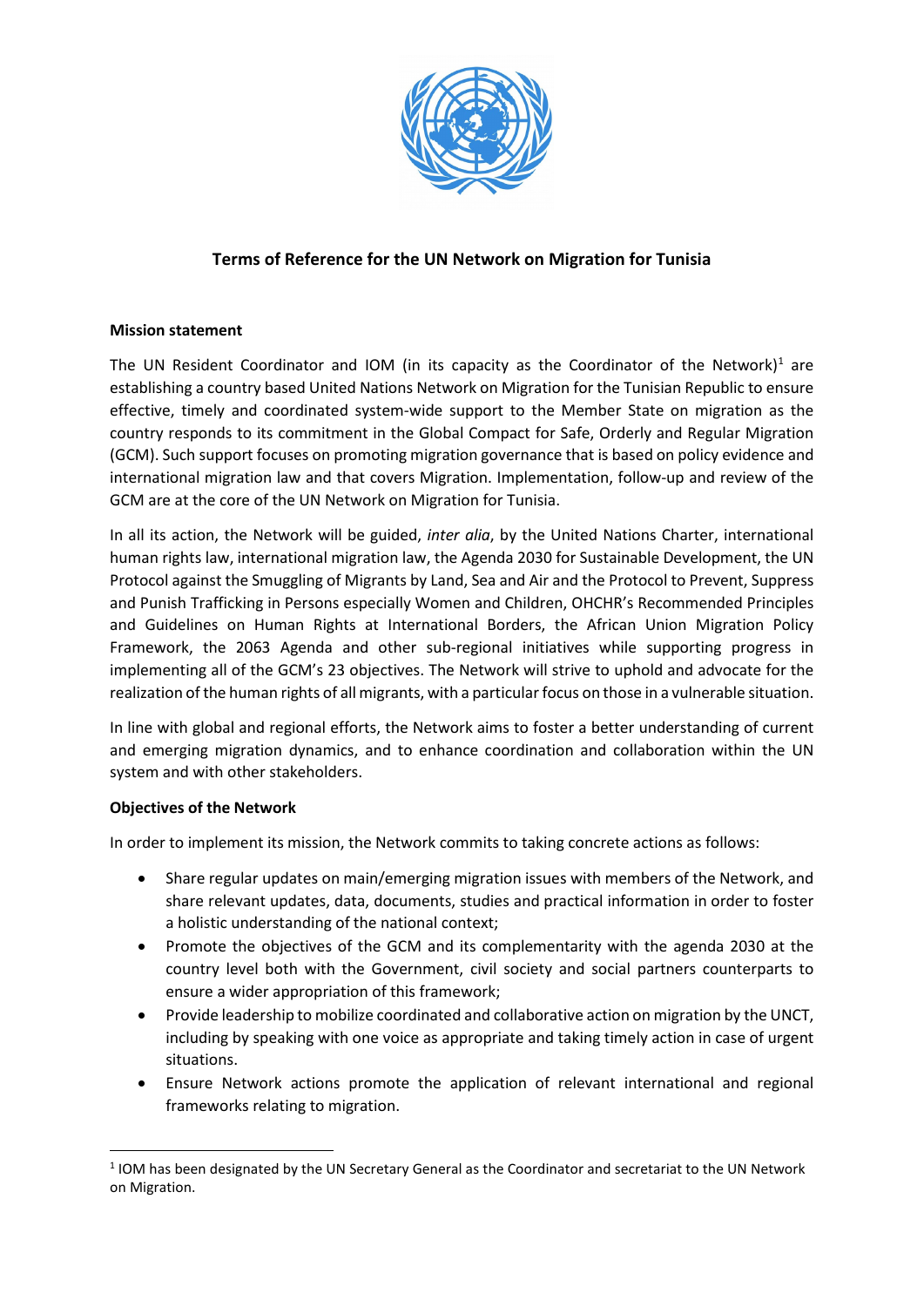

- Take collective actions to ensure the protection of the human rights of all migrants, especially those in a vulnerable situation, including in the context of borders.
- Seize the opportunities of joint programs on migration governance for supporting the implementation of the GCM in line with the United Nations Sustainable Development Cooperation Framework for Tunisia;
- Contribute to migration related regional initiative including those emanating from the Regional Network;
- Provide information to the Regional UN Network on migration regarding progress made and activities related to the implementation of the GCM, and seek guidance from the Global Network, as necessary.

## **Membership and composition**

The Network will be comprised of all UN agencies that are part of the UNCT and have expressed interest in being part of the Network. In principle, representation will be required at the Representative Level.

In line with structure established by the UN Secretary General, more specifically the UN Network on migration, the UN members of the Executive Committee within the Network will be members of the national network. Those are IOM, ILO, OHCHR, UNHCR, UNODC, UNICEF, WHO and UNDP.

Government officials from relevant ministries are invited to participate as guest speakers on a periodic basis; which will assist the Network in the alignment of its activities with Government priorities and to support the exchange of information.

International development partners, academia, non-governmental and civil society organizations, worker and employer organizations, the private sector and the media can participate upon invitation.

#### **Organizational arrangements**

- The Network will meet in Tunis at the UN House or the IOM premises on a rotating basis through virtual and/or physical meeting;
- The Network will meet as a general rule every two months, but it can also be convened at the request of one of its member based on the urgency of the situation;
- The Network will be co-chaired by the Resident Coordinator and the IOM Chief of Mission.

## **The co-chairs of the Network will:**

- Coordinate country-based activities on migration and support Tunisia in the implementation of the GCM;
- Deliver joint statements in the name of the Network on specific issues at the request of its membership and after clearance on the content by the executive committee;
- Brief the UN System, the member state and other stakeholders on the activities of the Network;
- Facilitate regular interaction between the members of the Network;
- Facilitate engagement with relevant stakeholders (NGOs, the private sector, worker's organizations, academia, government, etc)